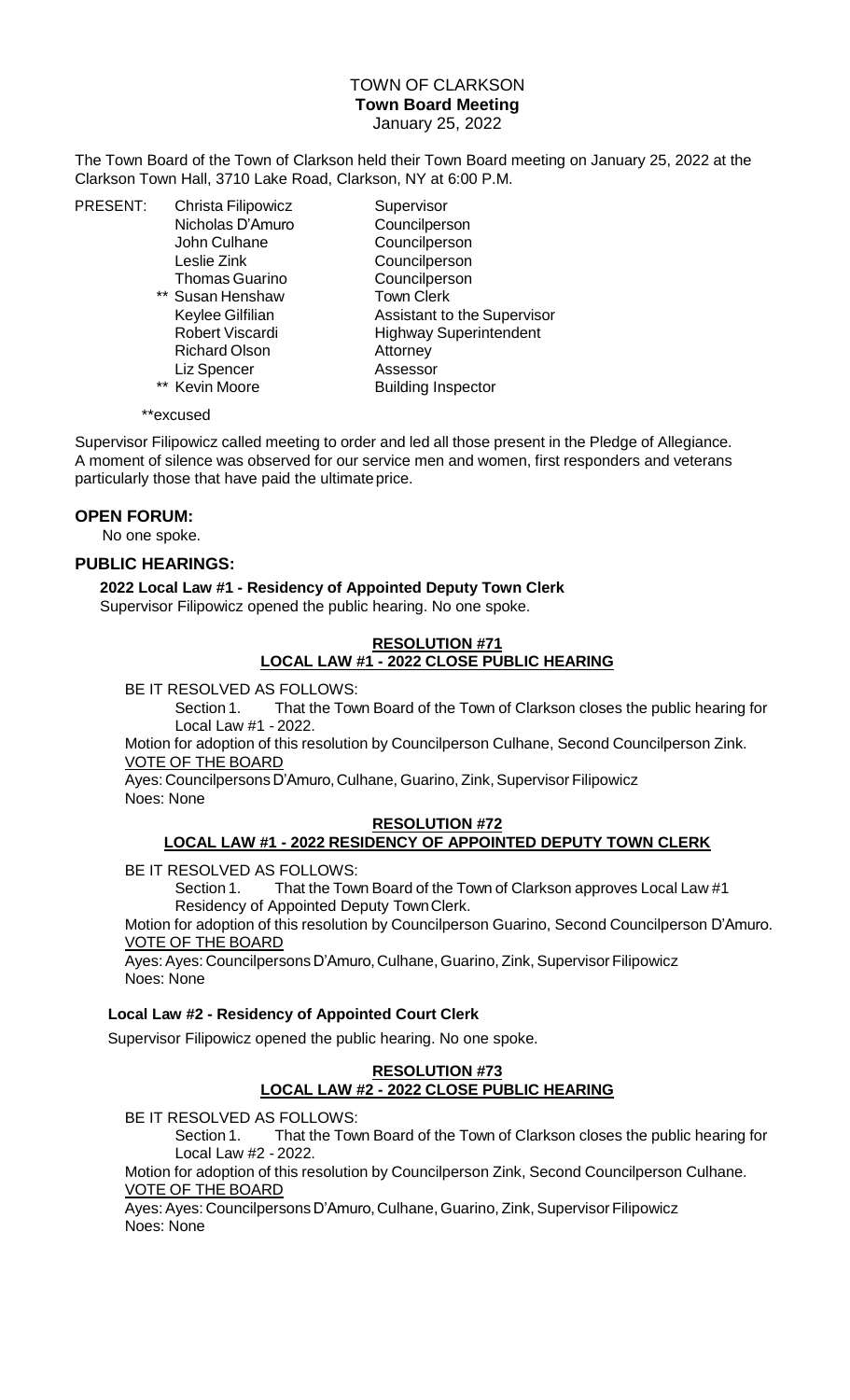#### **RESOLUTION #74 LOCAL LAW #2 - 2022 RESIDENCY OF APPOINTED COURT CLERK**

BE IT RESOLVED AS FOLLOWS:

Section 1. That the Town Board of the Town of Clarkson approves of the residency of appointed court clerk.

Motion for adoption of this resolution by Councilperson Zink, Second Councilperson Culhane. VOTE OF THE BOARD

Ayes: Councilpersons D'Amuro, Culhane, Guarino, Zink, Supervisor Filipowicz Noes: None

## **Local Law #3 - Residency of Appointed Deputy Court Clerk**

Supervisor Filipowicz opened the public hearing. No one spoke.

# **RESOLUTION #75 LOCAL LAW #3 - 2022 CLOSE PUBLIC HEARING**

BE IT RESOLVED AS FOLLOWS:

Section 1. That the Town Board of the Town of Clarkson closes the public hearing for Local Law #3 - 2022.

Motion for adoption of this resolution by Councilperson Guarino, Second Councilperson D'Amuro. VOTE OF THE BOARD

Ayes: Councilpersons D'Amuro, Culhane, Guarino, Zink, Supervisor Filipowicz Noes: None

## **RESOLUTION #76**

## **LOCAL LAW #3 - 2022 RESIDENCY OF APPOINTED DEPUTY COURT CLERK**

BE IT RESOLVED AS FOLLOWS:

Section 1. That the Town Board of the Town of Clarkson approves of the residency of appointed deputy court clerk.

Motion for adoption of this resolution by Councilperson D'Amuro, Second Councilperson Guarino. VOTE OF THE BOARD

Ayes: Councilpersons D'Amuro, Culhane, Guarino, Zink, Supervisor Filipowicz Noes: None

### **LocalLaw#4-EstablishStopSignsatintersectionofWellingtonWoodsDriveSouth,GilmoreRoad and Leanna Cresent, and Gilmore Road and Amy Lane.**

Supervisor Filipowicz opened the public hearing.

Bob Rejewski - 246 Gina Way is opposed to stops signs, any traffic device may increase accidents there. *Asked about reducing speed limit instead to30MPH*

*Maggie Poswinski - 632 Gilmore Rd feels it is a good thing, hopes it cuts down on speeding and cut through traffic. Many issues with cars passing stopped school buses, kids playing near there and hope it slows traffic.*

*Jeremy Dates - 631 Gilmore Rd agrees with what has been said, large amount of traffic and excessive speed. This should allow people to cross Gilmore safely. People passing while turning into driveway and they are not going 40mph.*

Julie Dony - 640 Gilmore Rd added that she is coming from Greece and there was a similar issue and *they installed stop signs and safety increased, especially since mailboxes were across the street.*

*Rich Fiordeliso - 621 Gilmore Rd agrees with stop sign, it is like a racetrack between Rt 260 and Rt 19.*

Amy Rath - 621 Gilmore Rd We're all on the same page, we don't like going to our mailboxes across the street. Gilmore is a cut through road and stop sign may deter some or push them to Lawton, or Ridge Rd *which could reduce traffic.*

Councilperson Guarino has spoken to DOT and has met with the neighbors to understand concerns.

Bob Viscardi shared that a 4-way stop can be noisy, people stopping and starting up. Stops signs should help slow the traffic

## **RESOLUTION #77 LOCAL LAW #4 - 2022 CLOSE PUBLIC HEARING**

BE IT RESOLVED AS FOLLOWS:

Section 1. That the Town Board of the Town of Clarkson closes the public hearing for Local Law #4 - 2022.

Motion for adoption of this resolution by Councilperson Zink, Second Councilperson Culhane. VOTE OF THE BOARD

Ayes: Councilpersons D'Amuro, Culhane, Guarino, Zink, Supervisor Filipowicz Noes: None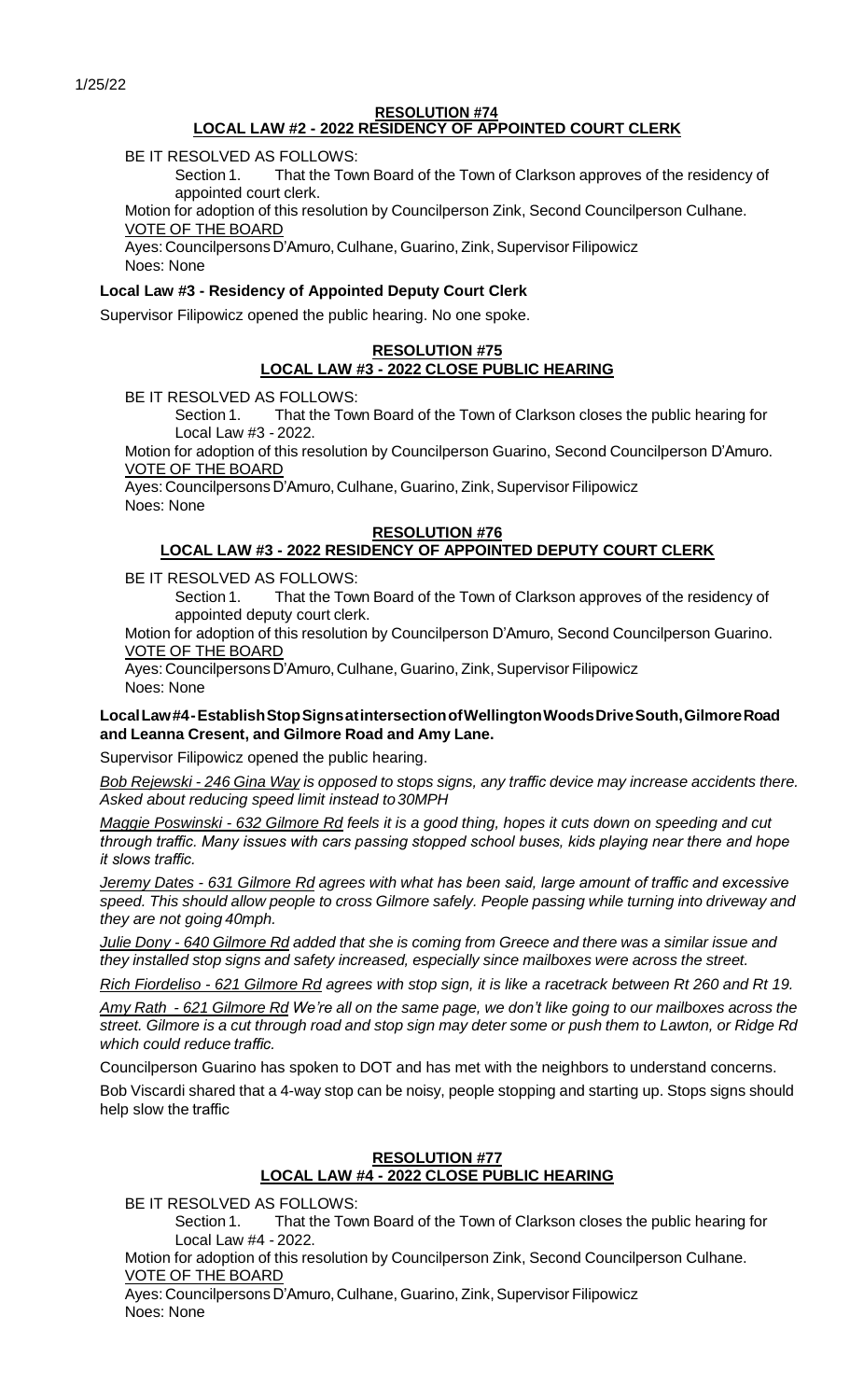1/25/22

#### **RESOLUTION #78**

### **LOCAL LAW #4 - 2022 ESTABLISH STOP SIGNS AT INTERSECTIONOF WELLINGTON WOODS DRIVE SOUTH, GILMORE ROAD & LEANNA CRESENT AND GILMORE ROAD & AMY LANE**

BE IT RESOLVED AS FOLLOWS:

Section 1. That the Town Board of the Town of Clarkson approves of the establishment of stop signs at Wellington Woods Drive South, Gilmore Road and Leanna Cresent and Gilmore Road and Amy Lane.

Motion for adoption of this resolution by Councilperson Guarino, Second Councilperson D'Amuro. VOTE OF THE BOARD

Ayes: Councilpersons D'Amuro, Culhane, Guarino, Zink, Supervisor Filipowicz Noes: None

Bob Viscardi shared that he doesn't think it will reduce traffic much, just may slow it down in that area. It is worth giving it a try, enforcement is key.

## **COMMUNICATION:**

**Seymour Library's Monthly Report - January** was provided by Trustee Galinski. (attached) **Annual Joint Municipal and Seymour Library Board** is being planned for the end of March to be held at Sweden Town Lodge.

**Employee Handbook Updates** Distributed last week to all employees.

## **NEW BUSINESS:**

**Clerk Position** - Supervisor Filipowicz and Keylee Gilfilian interviewed three applicants for clerk and are recommending Courtney Miller for the position of temporary part-time clerk at \$16.30/hr.

# **RESOLUTION #79 APPROVE THE APPOINTMENT OF TEMPORARY PART-TIME CLERK**

BE IT RESOLVED AS FOLLOWS:

Section 1. That the Town Board of the Town of Clarkson approves the appointment of Courtney Miller as temporary part-time clerk at a rate of \$16.30.

Motion for adoption of this resolution by Councilperson Culhane, Second Councilperson Zink. VOTE OF THE BOARD

Ayes: Councilpersons D'Amuro, Culhane, Guarino, Zink, Supervisor Filipowicz Noes: None

**Conservation Board Candidate** - Interview at 5:45pm February 8 with the Town Board.

**Out of Title Pay** - Supervisor Filipowicz recommended that Keylee Gilfilian and Anna Beardslee receive out of title pay per the Employee Handbook Section 3.07 starting December 30, 2021.

# **RESOLUTION #80 APPROVE THE OUT OF TITLE PAY GILFILIAN/BEARDSLEE**

BE IT RESOLVED AS FOLLOWS:

Section 1. That the Town Board of the Town of Clarkson approves the out of title pay for K. Gilfilian (\$23.47) and A. Beardslee (\$17.72) per the Employee Handbook.

Motion for adoption of this resolution by Councilperson D'Amuro, Second Councilperson Guarino. VOTE OF THE BOARD

Ayes: Councilpersons D'Amuro, Culhane, Guarino, Zink, Supervisor Filipowicz Noes: None

**IntroductionofLocalLaw#5-TaxExemptionforVolunteerFirefighters&VolunteerAmbulance Workers**

Supervisor Filipowicz introduced the local law.

### **RESOLUTION #81**

## **LOCAL LAW #5 -2022 TAX EXEMPTION FOR VOLUNTEER FIREFIGHTERS AND VOLUNTEER AMBULANCE WORKERS**

BE IT RESOLVED AS FOLLOWS:

Section 1. That the Town Board of the Town of Clarkson calls for a public hearing for Local Law #5 - 2022 on February 8 at 6PM.

Motion for adoption of this resolution by Councilperson Guarino, Second Councilperson Zink. VOTE OF THE BOARD

Ayes: Councilpersons D'Amuro, Culhane, Guarino, Zink, Supervisor Filipowicz Noes: None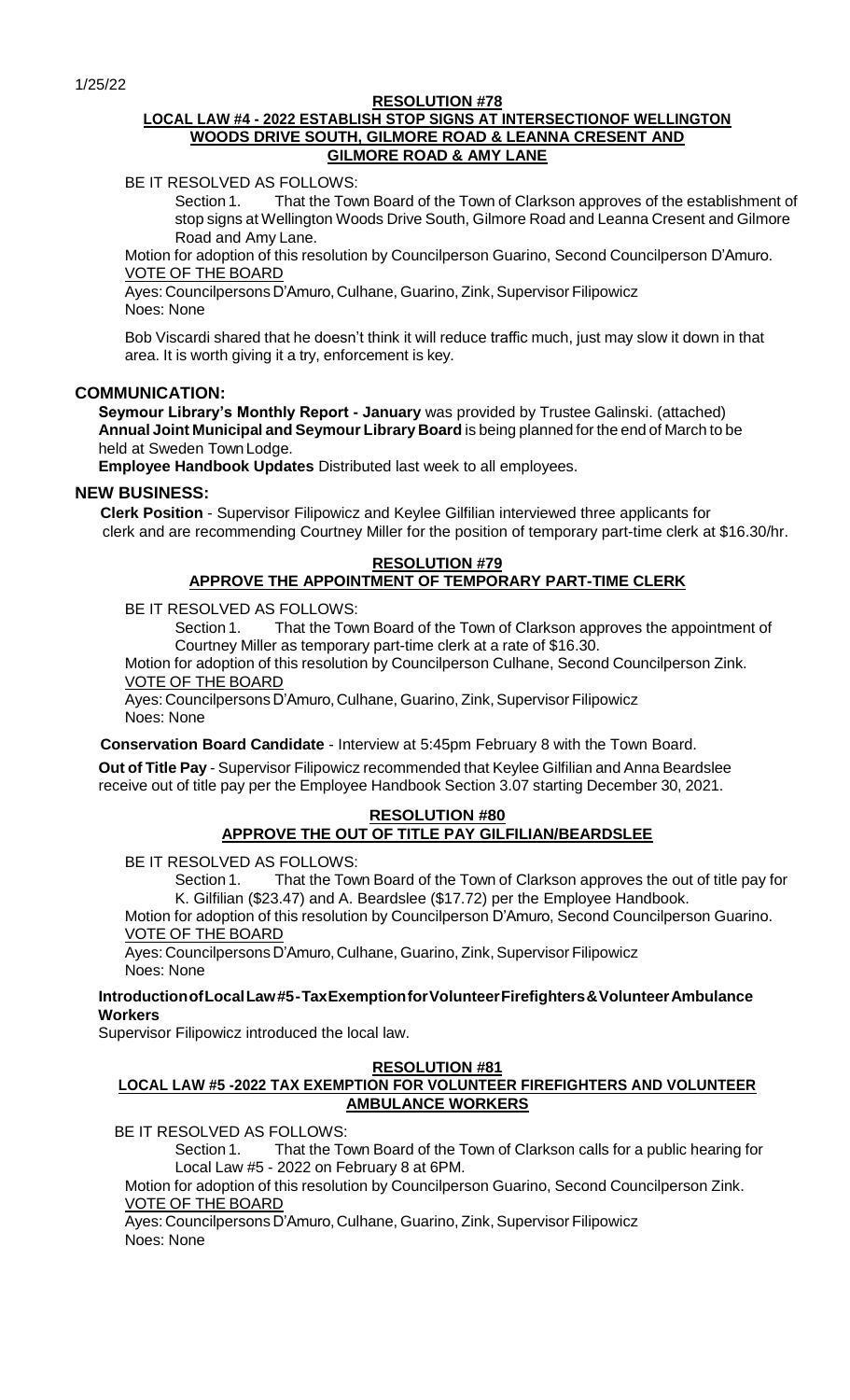#### 1/25/22

## **REPORTS**

- Supervisor Filipowicz attended the Monroe County Supervisors Association meeting. Presentation by ROCTAC, an initiative that explores threat assessments and manages possible threats to the community and schools.
- Councilperson Culhane has taken the Orientation for Newly Elected Town Officials, has learned a great deal.
- Councilperson Zink Thursday is the Open House for the Comprehensive Plan, at the ZBA meeting last week L. Rivera-French announced her resignation due to health. Discussed dates for Good Neighbor Day and shooting for August 19, August 26 as second choice.
- Councilperson Guarino Thanked B. Viscardi and HWY crew for awesome job during this past weeks snow storm, non-stop 24/7 for several days. So many residents have shared as well in-person and on social media.
- Councilperson D'Amuro Is teaming with MC Legislator J. Smith on veterans outreach project. Will be taking the Orientation for Newly Elected Town Officials this week online.
- Assessor Liz Spencer complemented the town snowplowing as well and that she is just returned from sick leave.
- Highway Superintendent Bob Viscardi Thanked Board for kind words, it's been really tough and HWY really appreciates it. Down a few guys one resigned, four were out on medical leave and usually have five on per shift.
- Building Inspector Kevin Moore is excused but shared that both solar projects Borrego and NexAmp are completed and are waiting on National Grid for the connection. Will also visit the library and make an assessment of the security system issue.

#### **RESOLUTION #82 APPROVE MINUTES OF 1/11/22**

Motion for approval of the minutes of January 11, 2022 by Councilperson D'Amuro, Second Councilperson Culhane. VOTE OF THE BOARD Ayes: Councilpersons D'Amuro, Culhane, Guarino, Zink, Supervisor Filipowicz Noes: None

## **RESOLUTION #83 AUDIT STATEMENT**

Motion for approval of this Audit by Councilperson Guarino, Second Councilperson D'Amuro. AA General: \$97,409.61; BB General Outside Village: \$150,709.20; \$DA Highway Townwide: \$12,659.06; HH Capital Projects: \$220.00; SL Lighting: \$2,983.85; SS Sewer \$2,645.18. Total: \$266,626.90.

VOTE OF THE BOARD

Ayes: Councilpersons D'Amuro, Culhane, Guarino, Zink, Supervisor Filipowicz Noes: None